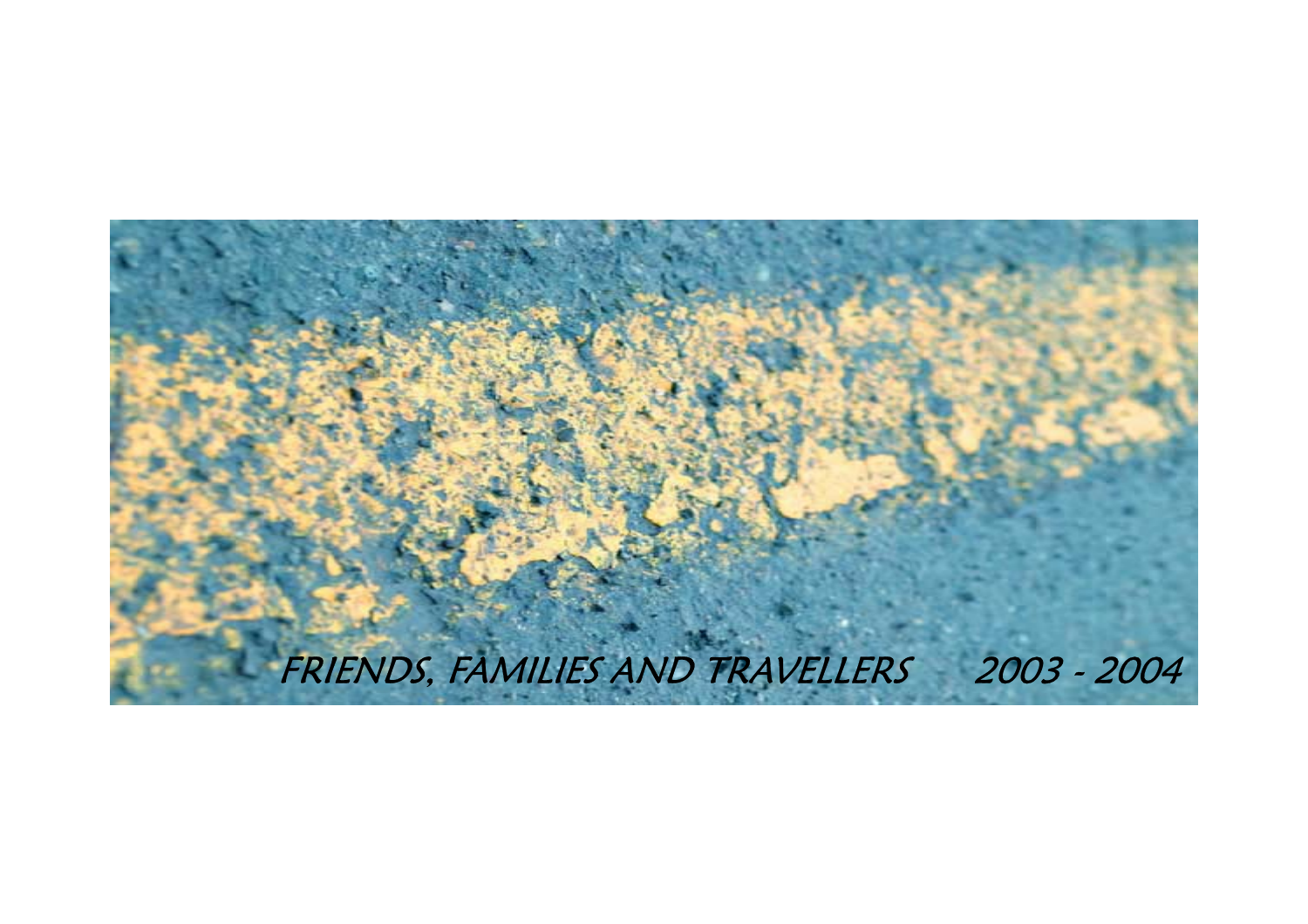### Introduction

Friends, Families & Travellers (FFT) was established during the passage through Parliament of the 1994 Criminal Justice & Public Order Bill and has emerged a lead organisation seeking to address the problems facing the Gypsy and Traveller community. Starting as an informal support group working primarily with new Travellers, FFT soon began working with Gypsies and Irish Travellers and within a few years and had grown into to a formal organisation providing advice and information along with a wide range of other services to Gypsies and Travellers nationwide.

Very early on in its history, FFT developed a working relationship with the Public Law Project and provided crucial ground work for two land mark legal challenges which resulted in local authorities being required to make basic welfare enquiries before being able to carry out evictions. FFT's ongoing work in this field gained recognition when the organisation was shortlisted for the Human Rights Award in 1999. Taking this work forward, FFT is now one of the three lead agencies in the Traveller Law Reform Coalition.

FFT is a membership organisation run by a Management Committee, which is currently made up of eight Directors, five of whom are Travellers and two who are lawyers specialising in Traveller issues. FFT, is a non-profit company limited by guarantee (No. 3597515).

*FFT's mission statement is to work towards a more equitable society where everyone has the right to travel and to stop* 

 *without fear of persecution because of their lifestyle.* 

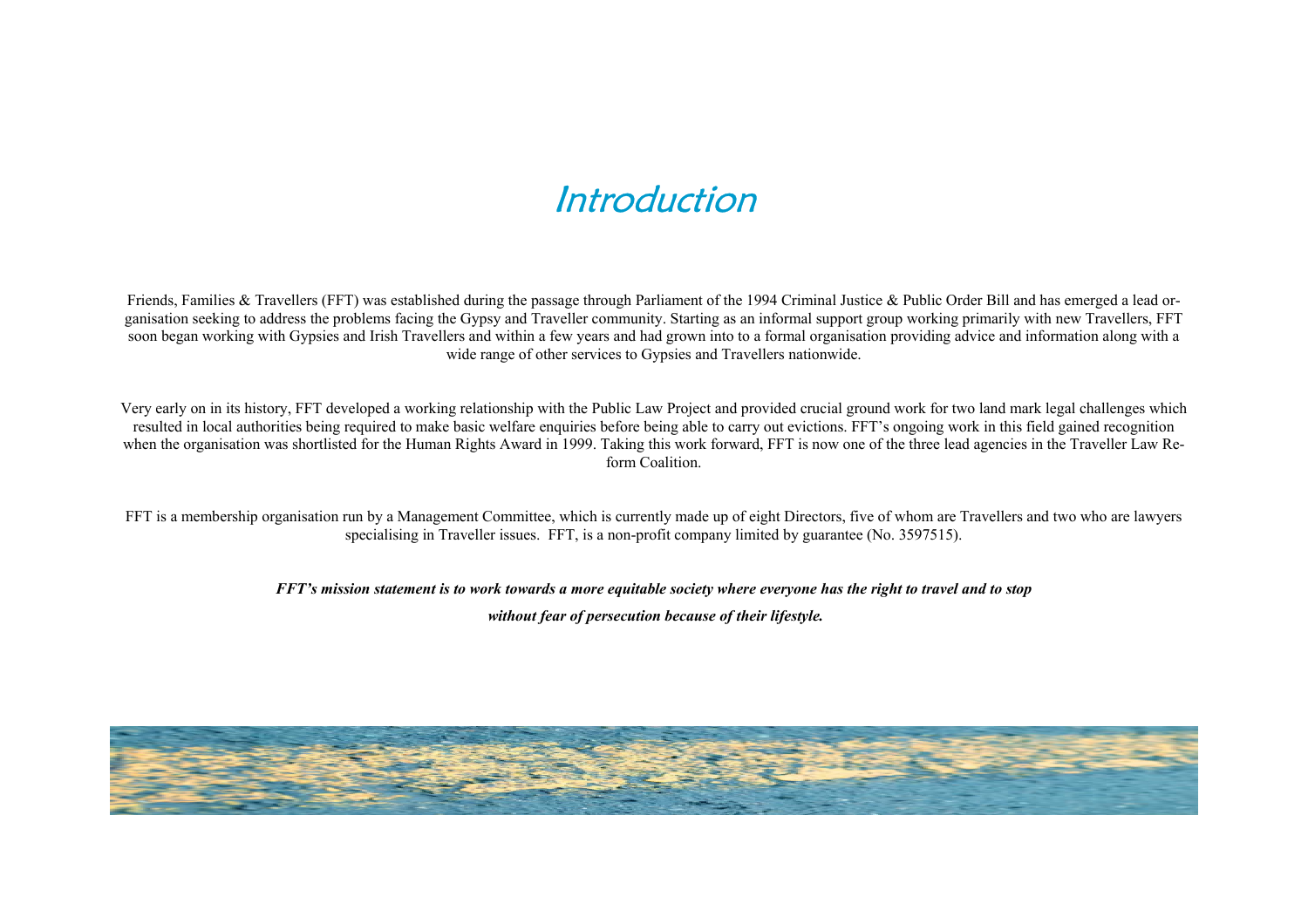## Service Delivery

- Provision of advice and information to Travellers directly, either by phone, personal visit to our office, outreach work to sites or indirectly by advice to third party organisations.
- Legal advice and advocacy for individual Travellers, groups and families.
- Provision of professional statements on the need for sites and cultural aversion to 'bricks and mortar' accommodation at planning inquiries and injunction hearings to assist Travellers secure their own sites or influence decisions to evict from unauthorised sites.
- Provision of information to a range of inquirers, be they students, local authorities, other non-government organisations or the press.
- Liaison work with lawyers, legal organisations, local authorities, NGOs and police in relation to case work or policy development.
- Publication of educational and research material to either inform the Traveller community or to provide information about the Traveller community and their environment to others.
- Development and delivery of projects to benefit the Traveller community.
- Research into issues that affect Travellers and their families.

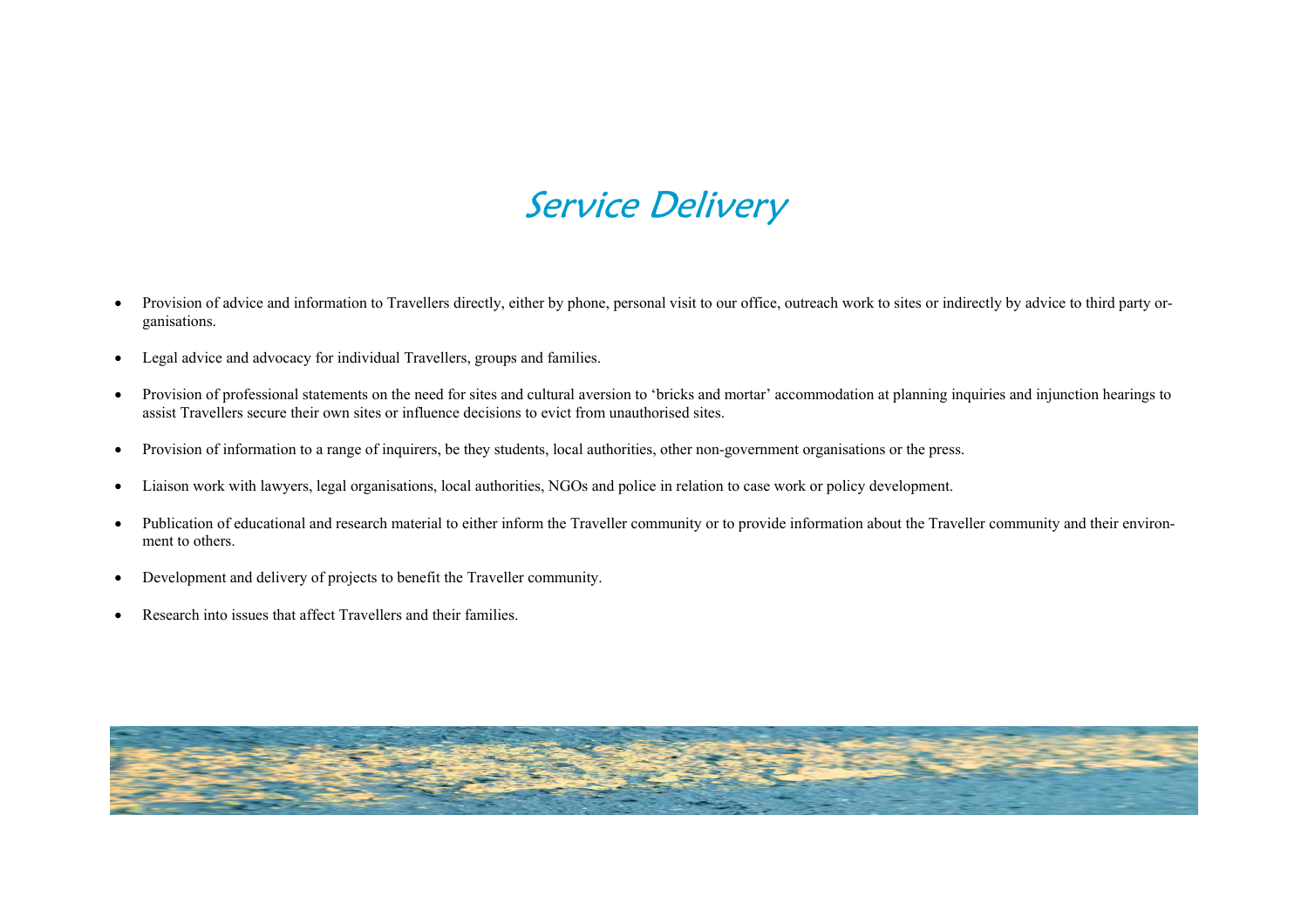# The Traveller Law Reform Coalition



As one of the original members of Cardiff Law School's Traveller Law Research Unit's Advisory Committee, FFT remains a key organisation with in the Traveller law reform movement. In 1997, the Traveller Law Research Unit (TLRU) held the first of four conference on law reform for Travellers. At this conference, a proposal was made to create a common platform to take forward the reform debate.

Just before the final TLRU conference in November of 2002, the Traveller Law Reform Coalition (TLRC) came into being. TLRC is an alliance of Traveller groups, which have come together out of this 'common platform', to campaign and promote the Traveller Law Reform Bill. The Traveller Law Reform Bill is the product of over four years of discussion and collaboration by Gypsies and Travellers and their representative organisations and service providers in the UK.

 Not only was FFT one of the central organizations involved in the development of the Traveller Law Reform Bill, but we are now one of the three lead agencies supporting the work of the TLRC and members of the management committee. Since its inception, the Coalition has actively lobbied ministers in both houses and central government directly to bring about law reform for Travellers and have successfully set up an All Party Parliamentary Group on Traveller Law Reform, which requires cross party support and representation.



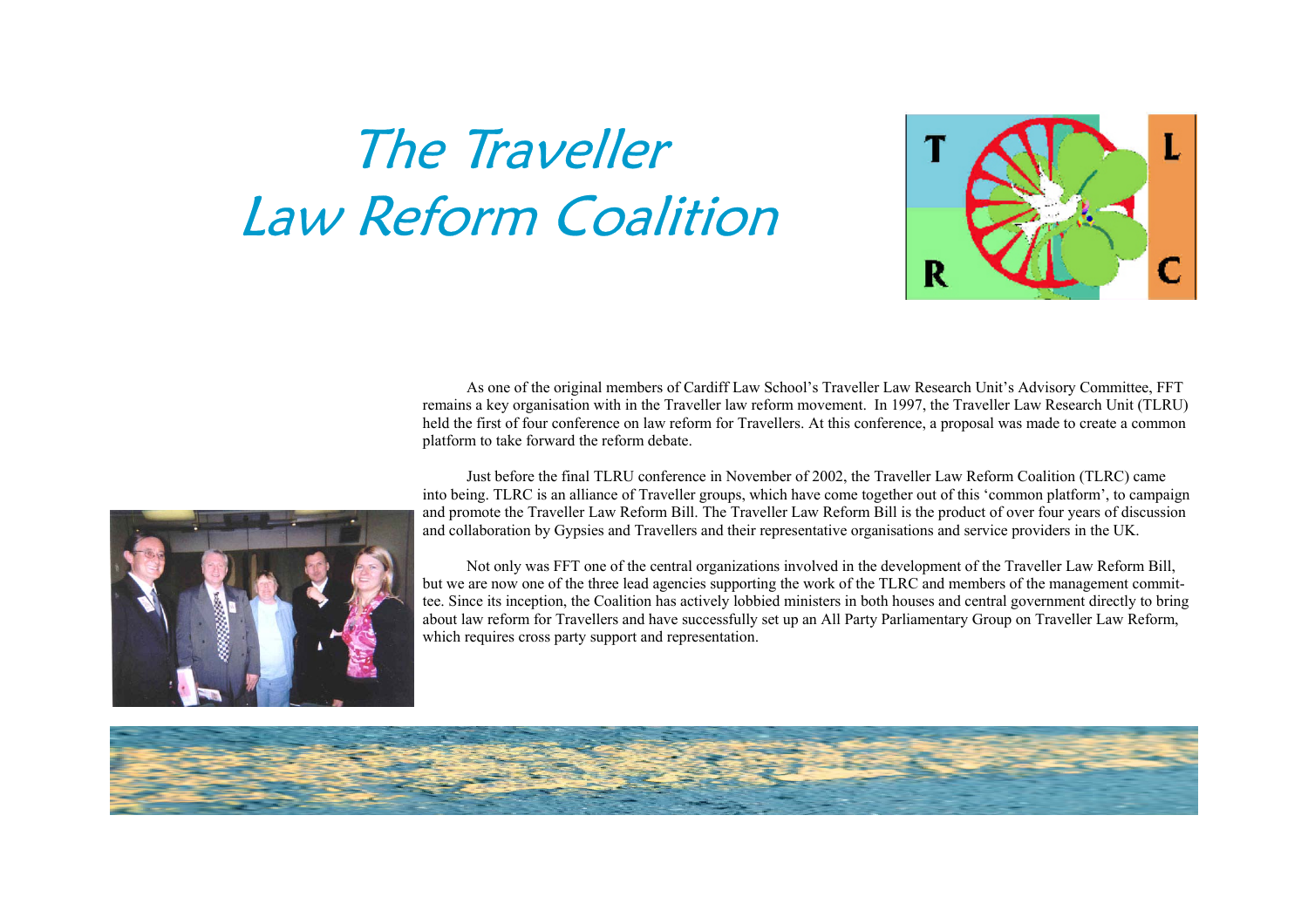## THE ADVICE & INFORMATION UNIT

### A high quality front line services for Gypsies and Travellers throughout the UK

During the year, the Unit staff dealt with over 190 cases. Of these, 37% were on behalf of Gypsies, 33% were on behalf of new Travellers and 28% were on behalf of Irish Travellers. Every effort is taken to ensure that cases are managed and monitored to Legal Services Commission standards.

 Not only does FFT deal with the largest number of cases of any other Gypsy and Traveller NGO in the country, but FFT is also the only organisation carrying out casework on behalf of new Travellers and Irish Travellers at a national level.



### Staff

**Emma Nuttall** initially started working for FFT as a volunteer. She is now the Unit Manager and has been working for FFT for nearly 5 years. She is a senior case worker and represents the organisation at a local and national level.



 $A$ **nna Hinton** (Administrator) joined FFT two and a half years ago and carries out all the administrative duties of the organisation. Anna also helps out with case work and assists with the management of the Unit and project finances.

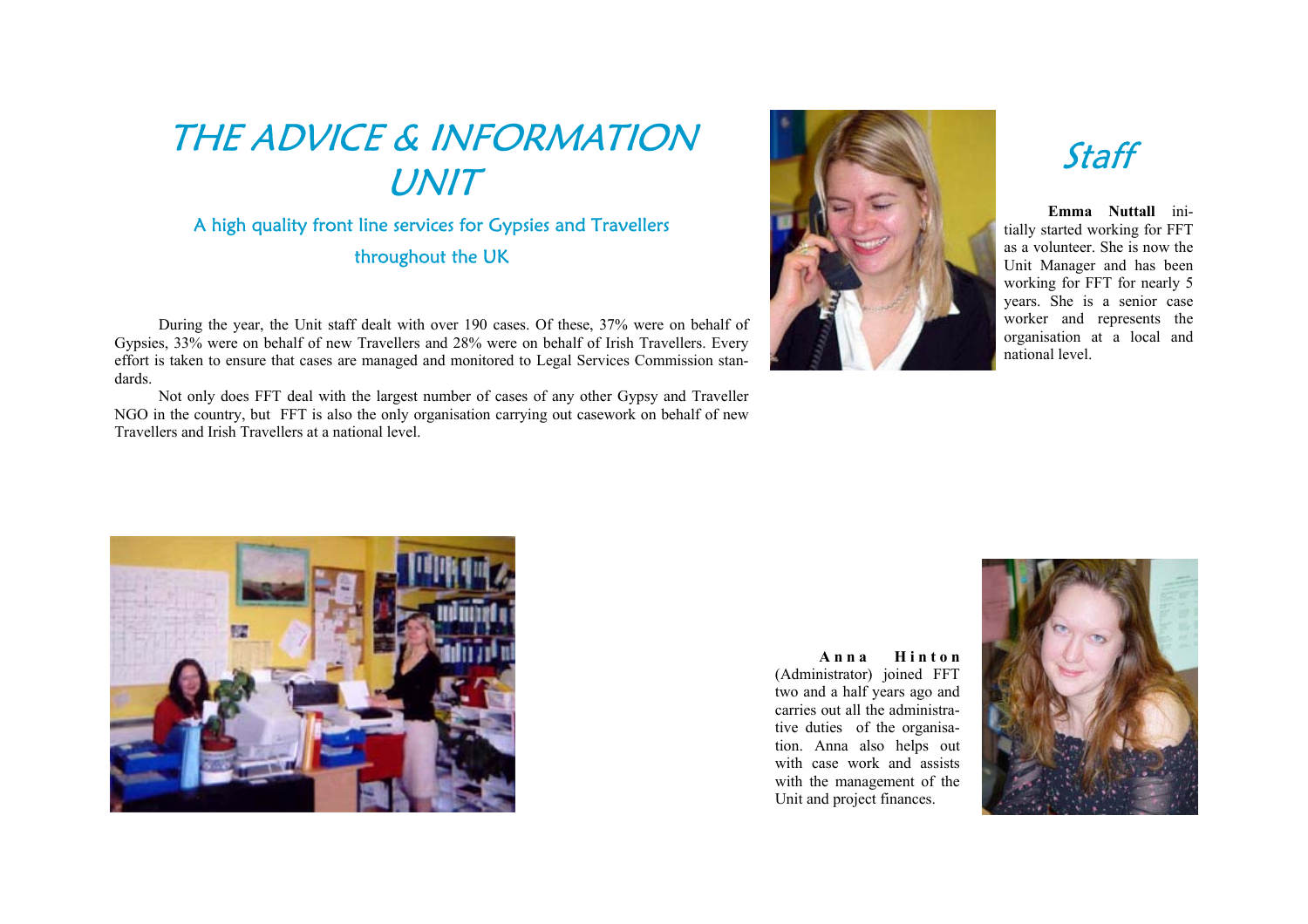## The Client **Group**

There are no accurate figures for Gypsies and Travellers in the UK, but the Council of Europe estimates that they number around 300,000, with 200,000 believed to be living in housing and 100,000 living in caravans.

 The only other official estimate available is the bi-annual Gypsy caravan count carried out by local authorities in England and published twice a year by the Office of the Deputy Prime Minister. The figures published for January 2004 show the national total number of caravans counted as 14,362. Of these 3,571 (25%) represented unauthorised encampments.

 Geographically, both the highest numbers of caravans and levels of unauthorised encampments are shown to be in the East, with the South East and South West showing the second and third highest numbers respectively.





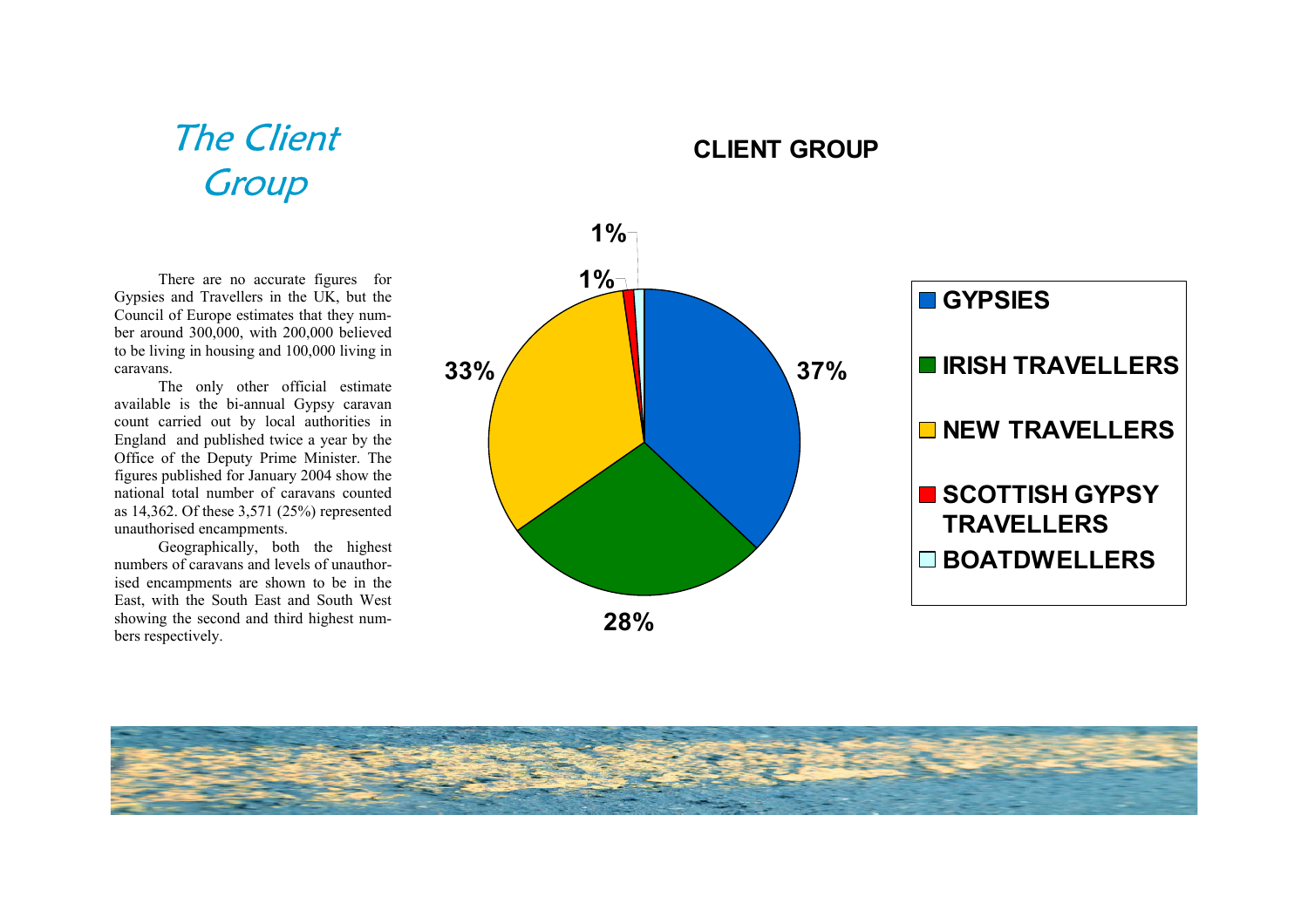

### Telephone Monitoring

This year the Unit received over 3000 calls. Of these 35% were made by Gypsies and Travellers contacting the Unit directly. Of these, 44% were made by Gypsies, 34.5% were made by Irish Travellers and 20.5% were made by new Travellers. These figures show an increase in calls to the Unit by Gypsies and Irish Travellers of nearly 20%. Just over 39% of call to the Unit were made by solicitors, local authorities, the police, NGO's and other agencies with the remainder of calls relating to general administration.

 During the year, 4,400 calls were made by the Unit, which represents an increase of approximately 8%. Of these, 36% were made directly to clients and 51% were made to other agencies on behalf of clients.

The geographic spread of calls both in and out of the Unit was as follows:

| The North East $&$ Yorkshire 2.9% |         | West Midlands | 1 1 8\% | The South East       | 58 2%    |
|-----------------------------------|---------|---------------|---------|----------------------|----------|
| The North West                    | $2.7\%$ | East Midlands | 2.8%    | The South West $5\%$ |          |
| Eastern                           | $5.7\%$ | London.       | $4.5\%$ | National             | $15.2\%$ |

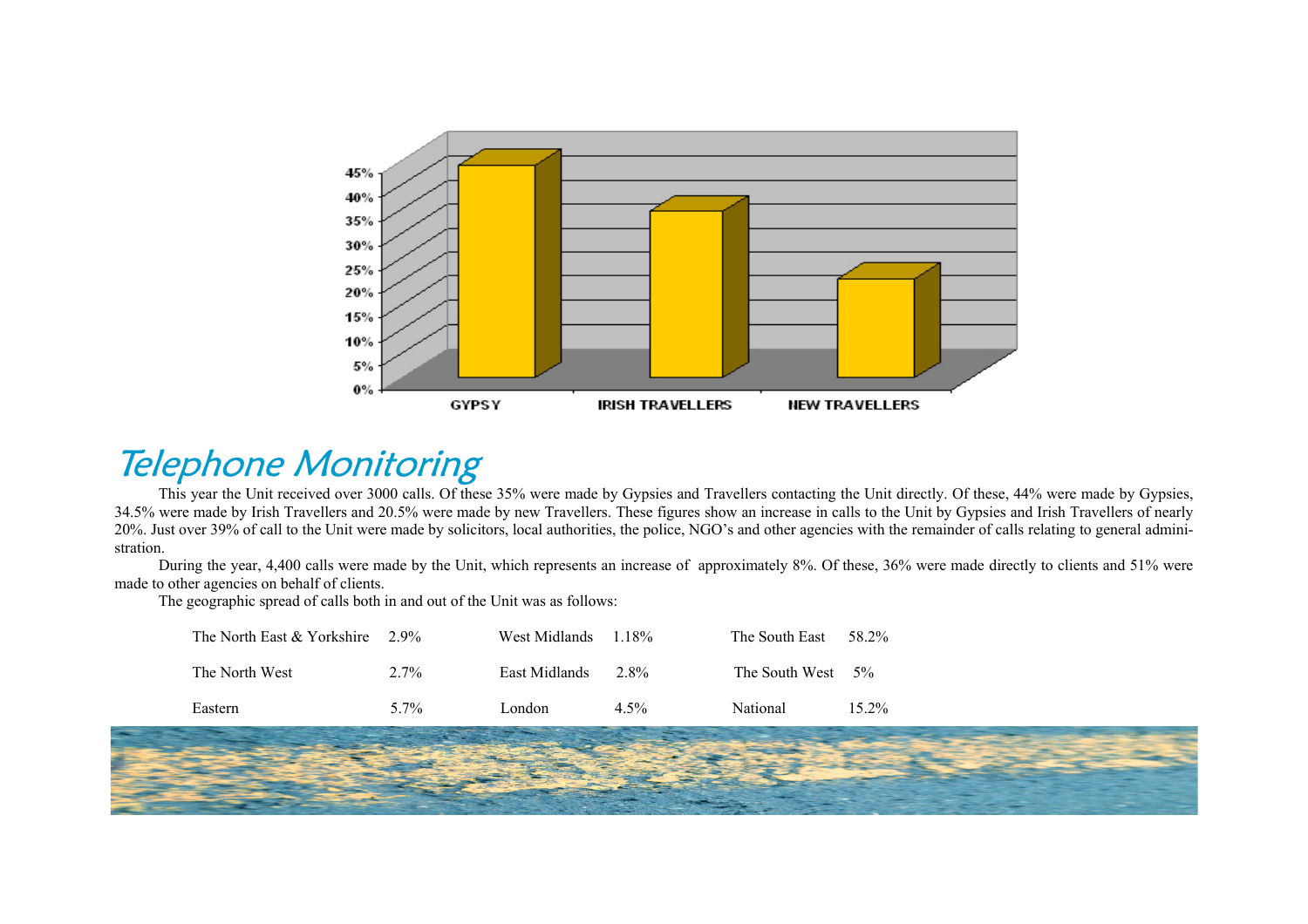### Case Studies

### A

 This case study relates to a Gypsy family in the South East with whom the Unit has worked with for a year and a half. The couple and their teenage son live on their own land and are attempting to obtain planning permission for a site. The wife suffers from depression, and the son has special educational needs. A referral was made to social services (with the family's permission) under Section 17 of the Children's Act 1989, child in need, as the council had an injunction on the site which blocked the family's access to water, electricity and a toilet, and thus heat and lighting. Their mobile home was very damp, with water running down the inner walls in the day, and which frosted over at night leaving their bedding permanently damp. Social services visited and agreed their home was unfit for habitation and wrote to the council recommending connection of services. A Traveller Health Visitor was also identified in the area, and was put in touch with the family, who say she has been very supportive. A representative from the Unit appeared as an expert witness at the family's planning inquiry and gave evidence on the need for sites. The family have also been assisted in making a complaint to the police under the Race Relations Act (Incitement to Racial Hatred charge) with regards to The Sun newspaper's racist coverage of Gypsies.

### B

 This case study relates to an extended Irish Traveller family who have spent the last year stopping in the North West. The family travel in a group which varies in size from 2-9 caravans and sometimes splits and travels in smaller groups. The families do not have an authorized site, and there are no vacant plots in the area. The families ring us on average every fortnight for assistance in negotiating stopping time. We have negotiated extensively with council and police officers in the area, and the courts.

This work has centred primarily on ensuring councils carry out welfare inquiries when evicting from their own land, including gaining additional stopping time for women who have babies so midwives can visit for the required daily post birth period, for pregnant women to have scans, and to be near one of the children who was in hospital. In addition to this, the Unit negotiated with the council in relation to the need for sites in the area (which included joint visits by council officers and Travellers to potential sites) as well as successfully resolving a situation in which private landowners had barricaded the families onto a piece of land.

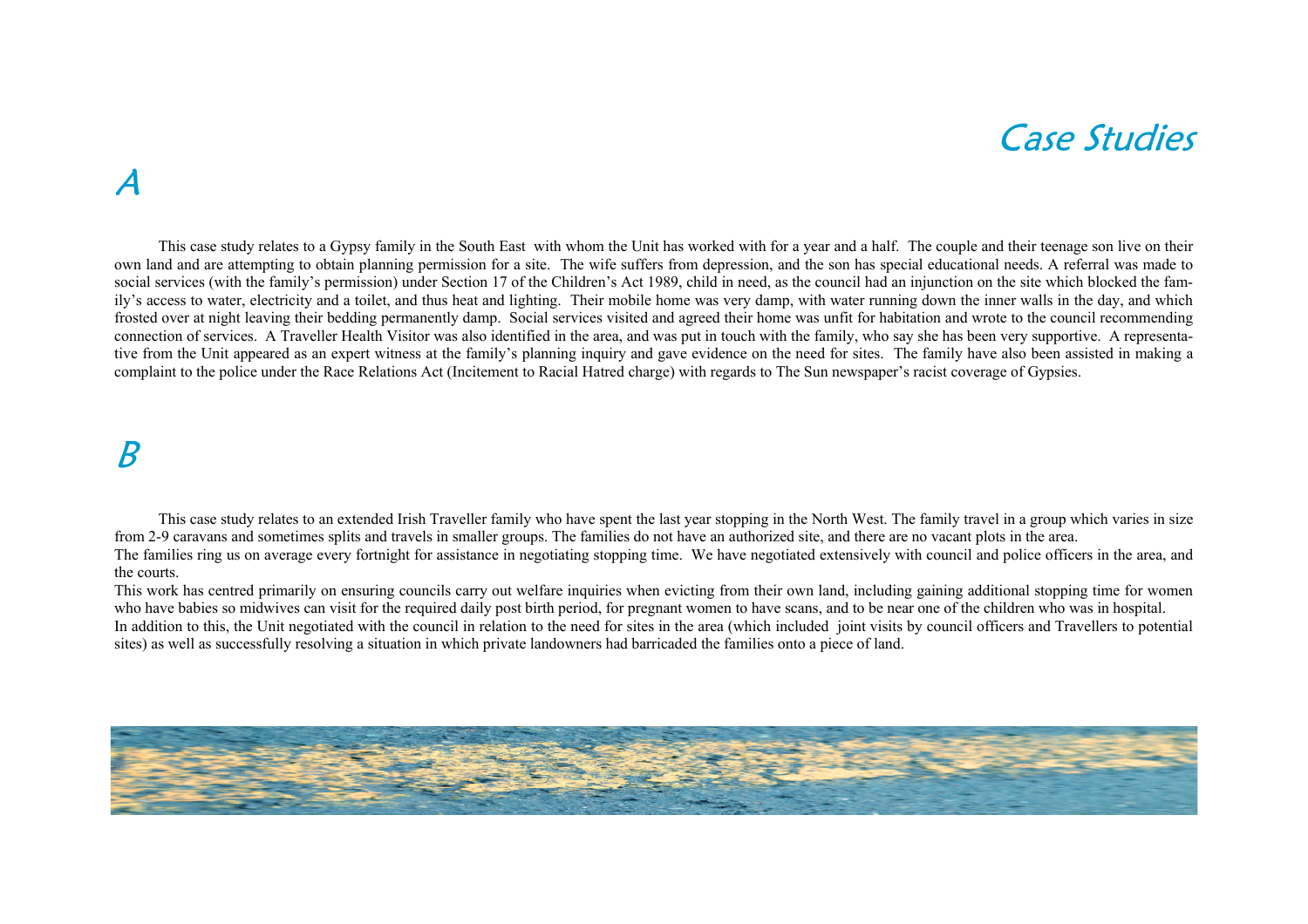

### **LEGAL ADVICE EVICTIONSACCOMMODATION/SITESPLANNINGACCOMMODATION/ HOUSING HEALTHHOMELESSNESS BENEFITSDISCRIMINATION POLICE EDUCATION OTHERGENERAL ENQUIRES MEDIA**

**OFFICE VISITS BY CLIENTS**

### **Office Visits**

Throughout the year, the Unit received a total of 235 office visits. 96% of these were made by clients - 83% by new Travellers, 10% by Irish Travellers and 7% by Gypsies. The services provided during these visits can be broken down as follows:

| Homelessness                         | $7.5\%$ | Evictions            | $10.2\%$ |
|--------------------------------------|---------|----------------------|----------|
| Accommodation                        | 13.3%   | Planning             | $2.7\%$  |
| Education                            | $2.4\%$ | Health               | $5.5\%$  |
| <b>Benefits</b>                      | $8.2\%$ | Discrimination       | $1.4\%$  |
| Police Complaints                    | $2.7\%$ | Misc.                | $22.2\%$ |
| General Advice & Information $3.4\%$ |         | General Legal Advice | 20.5%    |





#### **CASEWORK PROFILE**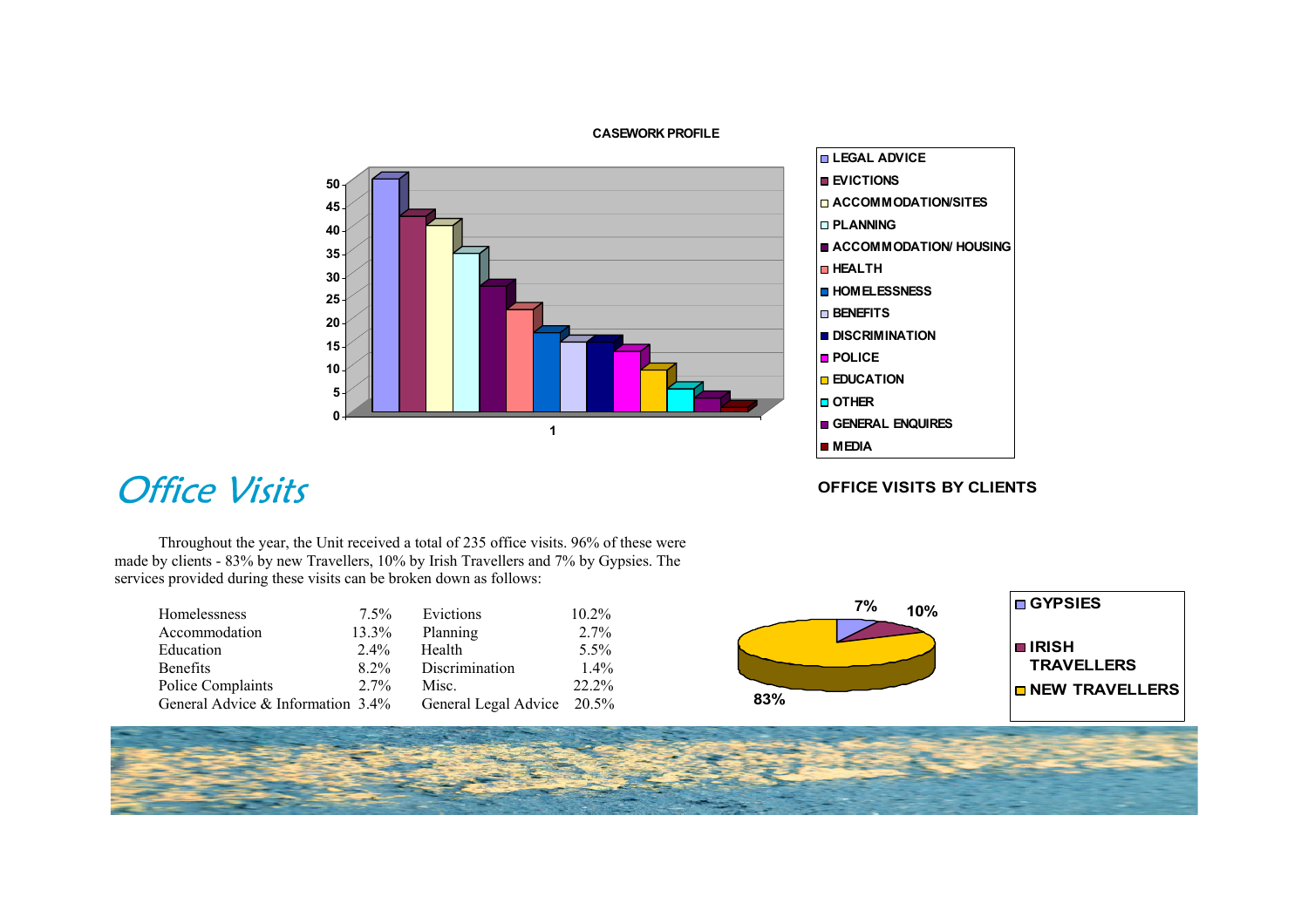# **Sussex Traveller Womens**

## **Objectives**

The objectives of the project, which is funded by the Department of Health and in its second year, are:

- To establish a model of Traveller participation in the promotion of health.
- To develop the skills of Traveller Women in providing community based health services.
- To assist with dialogue between Travellers and Health Service providers.
- To reduce inequalities in existing services and highlight gaps.



### Arts and Crafts

 The project has utilised Arts and Health funding to facilitate a series of workshops making a banner for the project. Art and crafts workshops present a good forum for informal communication and the exchange of ideas.



 The Project decided to create an illustrated cook book of Traveller Recipes which would be accessible to those with low literacy skills

 The Outreach worker is available to assist with cooking for special diets

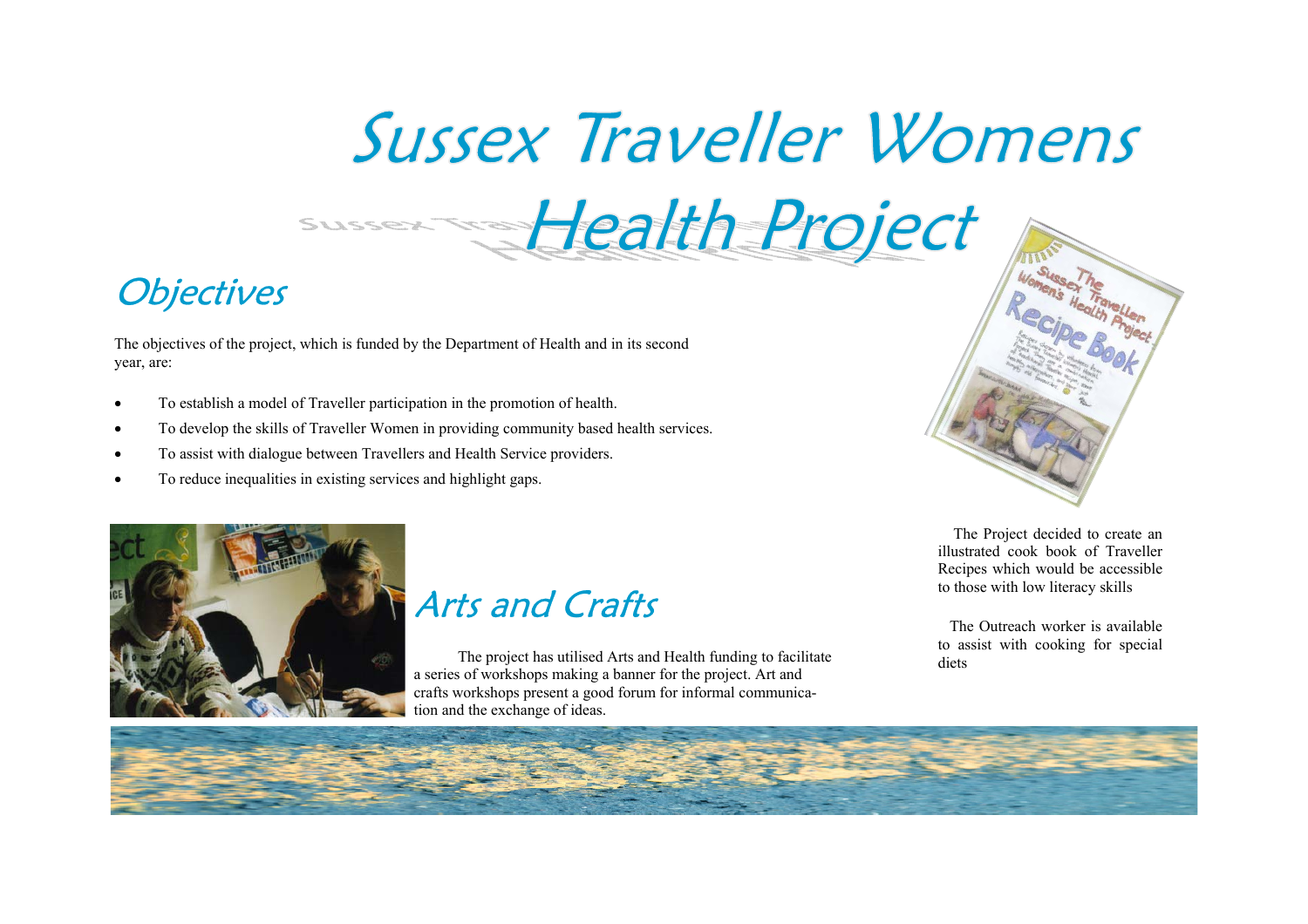

## Training Programme

 The project aims to work with Travellers to identify health needs and interests and set up learning opportunities and exchanges with support from the Outreach worker.



 Zoe Matthews RMN, BA (hons) MA is the Health Project Manager, a trained Psychiatric Nurse with a degree in Anthropology and Sociology and has an MA in Health Promotion, where she specialised in the Health of Gypsies and Travellers. Initially joining as a volunteer, Zoe has now been working with FFT for six years.

### Case Work

 The Health Project has worked extensively with the volunteers of the project, often carrying out essential casework as the need arises, or signposting volunteers to appropriate services. The following issues have been identified during the duration of our work:

| <b>Teenage Pregnancy</b>                                          | Evictions          |
|-------------------------------------------------------------------|--------------------|
| Sexual Assaults                                                   | Domestic Violence  |
| <b>Terminal Illness</b>                                           | Support for Carers |
| Severe and Debilitating Illness requiring regular hospitalisation |                    |

 It has taken time and commitment to build a relationship with this group of women. They have all used the project at various stages, and two of the women described have never missed a session. We cannot wave a wand, but we provide an opportunity for something different. Two of these women are now receiving personal skills training so that they can support a Young Adult Traveller project at the local comprehensive. They will be working with the school over a month in order to raise cultural awareness and support many of the Traveller kids at the school. Two of the young mothers are planning to re-enter the education system after we have worked with them, helping them with the support and confidence to do this. All of these women have represented the project at some time in its duration. It is testimony to their spirit that they have been able to do this despite the demands of their lives.



 Avril Fuller (project Outreach Worker), pictured on the right with two women from the project on an exchange trip to Pavee Point in Ireland. Avril is from a Traveller background and originally joined FFT as a volunteer.

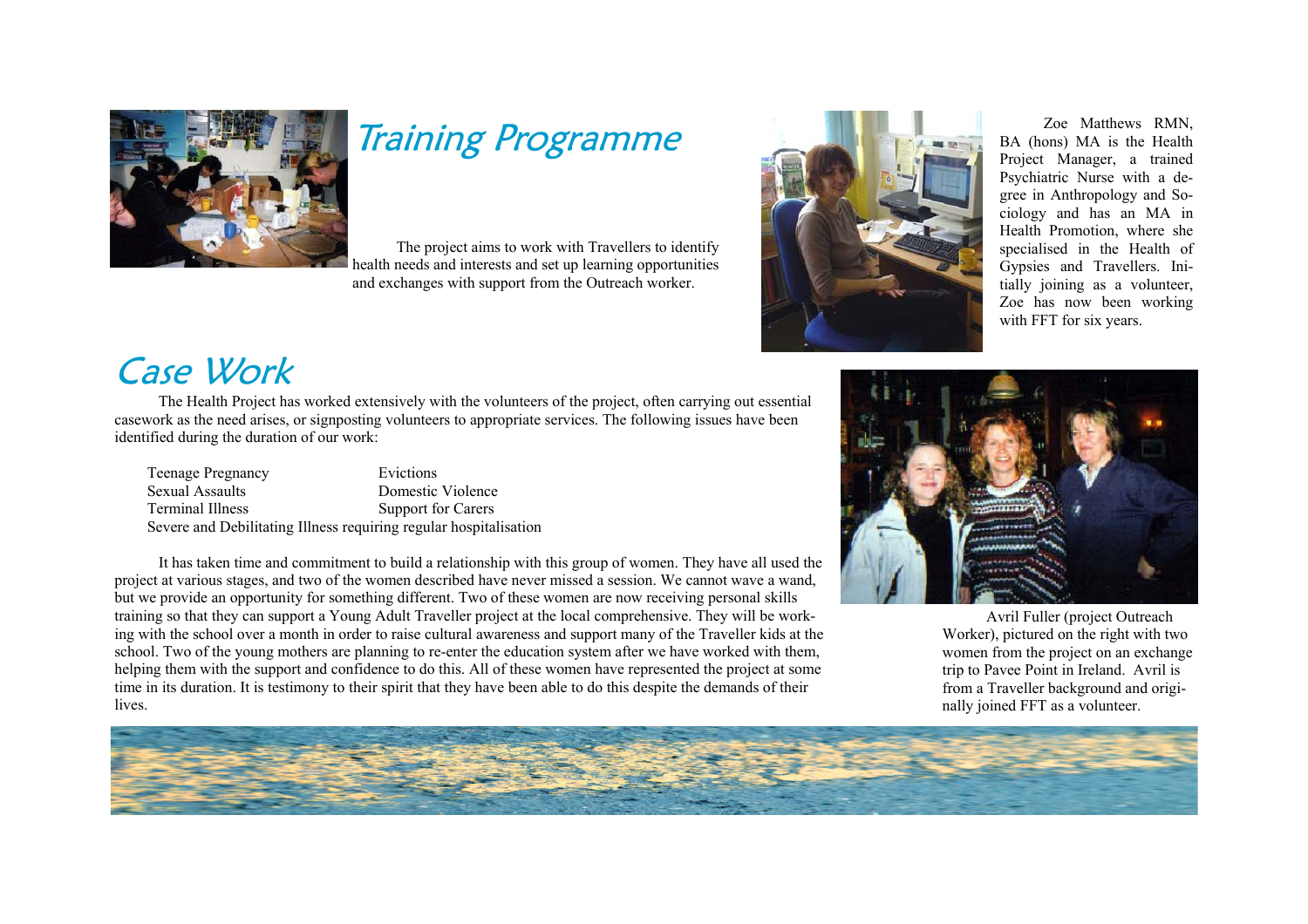

 Now in its third year, the objective of this project was to create an interactive website for Traveller children with low literacy and numeracy skill.

 The project, funded by Comic Relief, aimed to deliver this by creating and publicising a tailor made website for Traveller children and undertaking limited outreach work. 2003-2004 was a very successful year seeing a 50% rise in participation in the website and outreach projects. For more projects and work, including poems, stories and artwork, visit **www.gyspy-traveller.org/cyberpilots**



 Tammy Furey is the Cyber Pilots Web Development Worker and joined FFT three years ago.

 Tammy also produces the FFT newsletter and designed and maintains the Gypsy and Traveller Law Reform Coalition website.



#### www.comelookatus.org

 In conjunction with CHASE and Save the Children Scotland, the CyberPilot project provided workshops in web and graphic design and also assisted in building the site. The project resulted in the ComeLookatUs.org website that was launched in Inverness in the summer of 2003. The website launch was covered in the local paper and on the local BBC radio station (for an audio clip, go to: www.comelookatus.org; "About us"; "Media").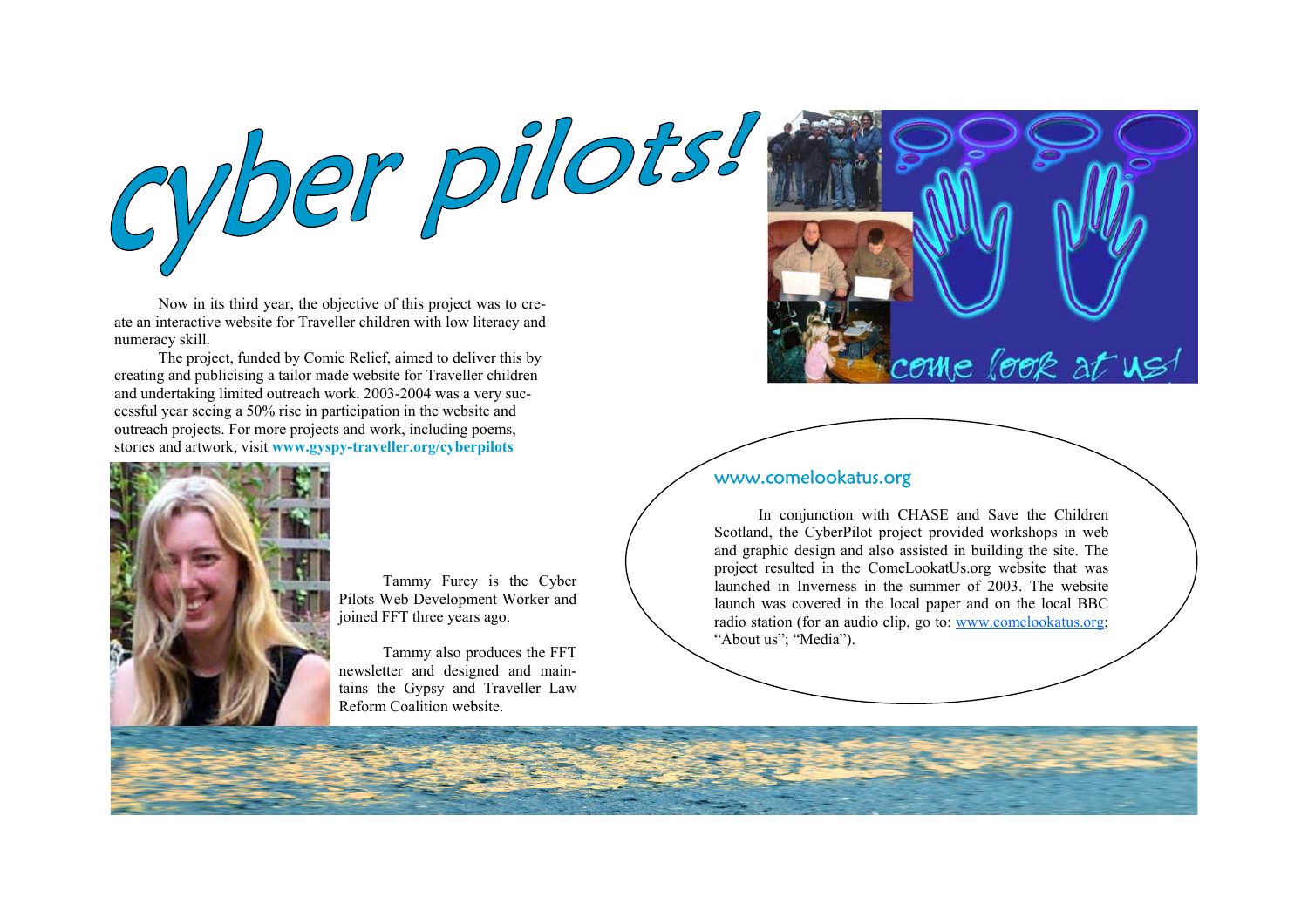### Denham Road

Denham Road is a housing estate in Burgess Hill. The CyberPilot project has been working with the Young People here for 2 years. Work continues with the internet, video cameras, digital cameras and web design. See www.gypsytraveller.org/cyberpilots/projects/denham.htm.

Below -Young People at the Summer Club in Denham Road: Self-documented.







Curly is her name Curly is her belly Tight grey locks of hair Hang like metal springs from her tummy

Grey brown beardy mouth And grey brown moustachy nose She looks like an untidy bush That's my dog Curly Wurly

Curly is her name Crazy is her nature Like a wild tiger with her prey She rips things apart Shaking her head from side to side

When food is served She is friendly and licking But surprise makes Curly vicious and nervous

An example of work by a Young Person at East Sussex Traveller Education

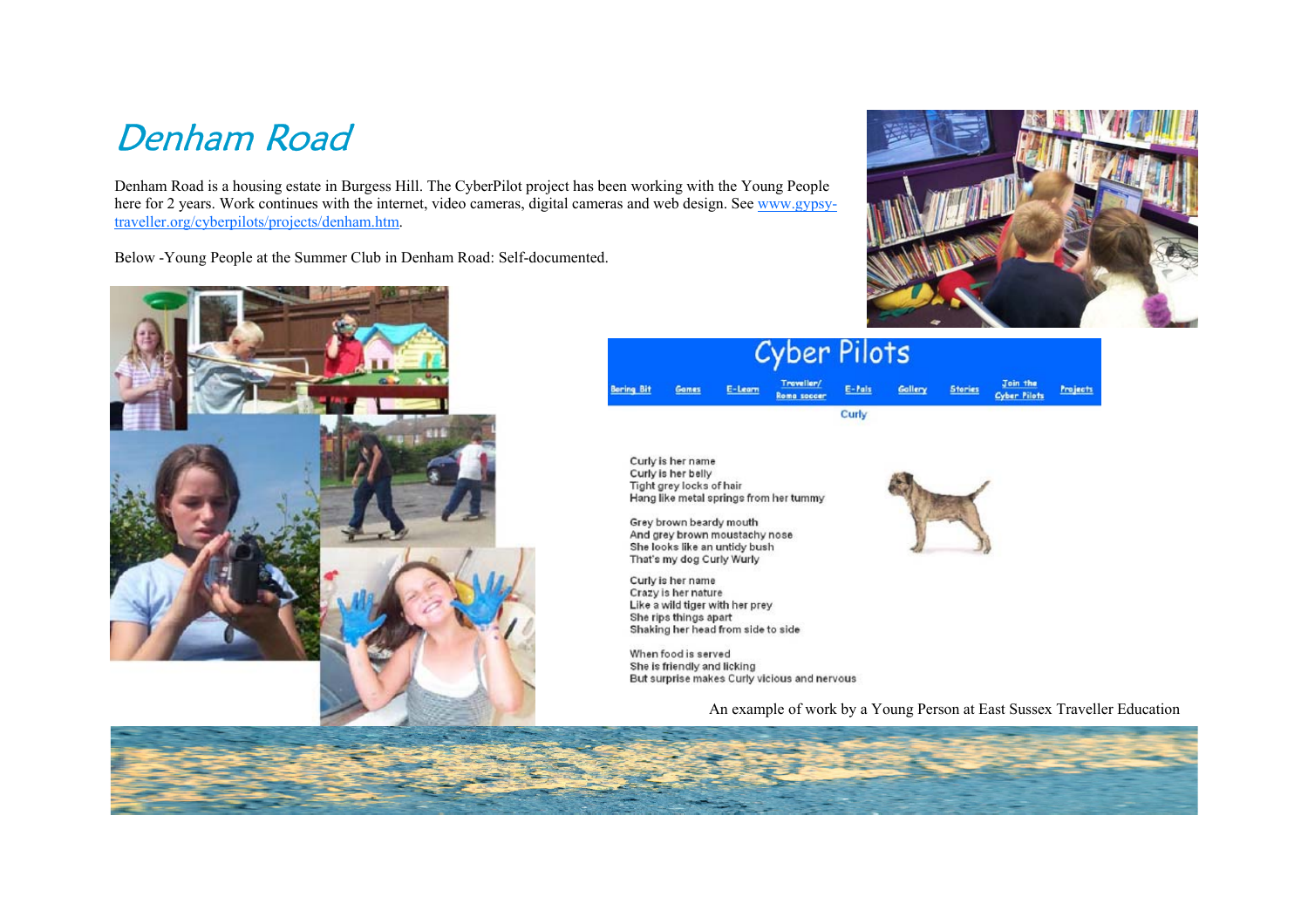### Working in Partnership with:

The Traveller Law Research Unit, Save the Children, The Community Law Partnership, The National Association of Gypsy Women, The Gypsy Council for Education, Culture, Welfare and Civil Rights, The Advisory Council for the Education of Romanies and other Travellers, The London Gypsy and Traveller Unit, The Irish Traveller Movement in Britain The Derbyshire Gypsy Liaison Group, The National Romany Rights Association The Canterbury Gypsy Support Group The Children's Society, The New Futures Association, Groundswell, The Traveller's School Charity, The Big Issue.

### as well as...

National, regional and local government, the police, health professionals, the Church, landowners, the media and other voluntary and statutory organizations.

### With many thanks to our funders

**The Travellers Aid Trust The Tudor Trust The Stone Ashdown Trust The Churches Commission for Racial Justice Comic Relief The Charities Aid Trust The Department of Health The Scarman Trust 2 Garden Court Chambers and** 

**1 Pump Court Chambers** 

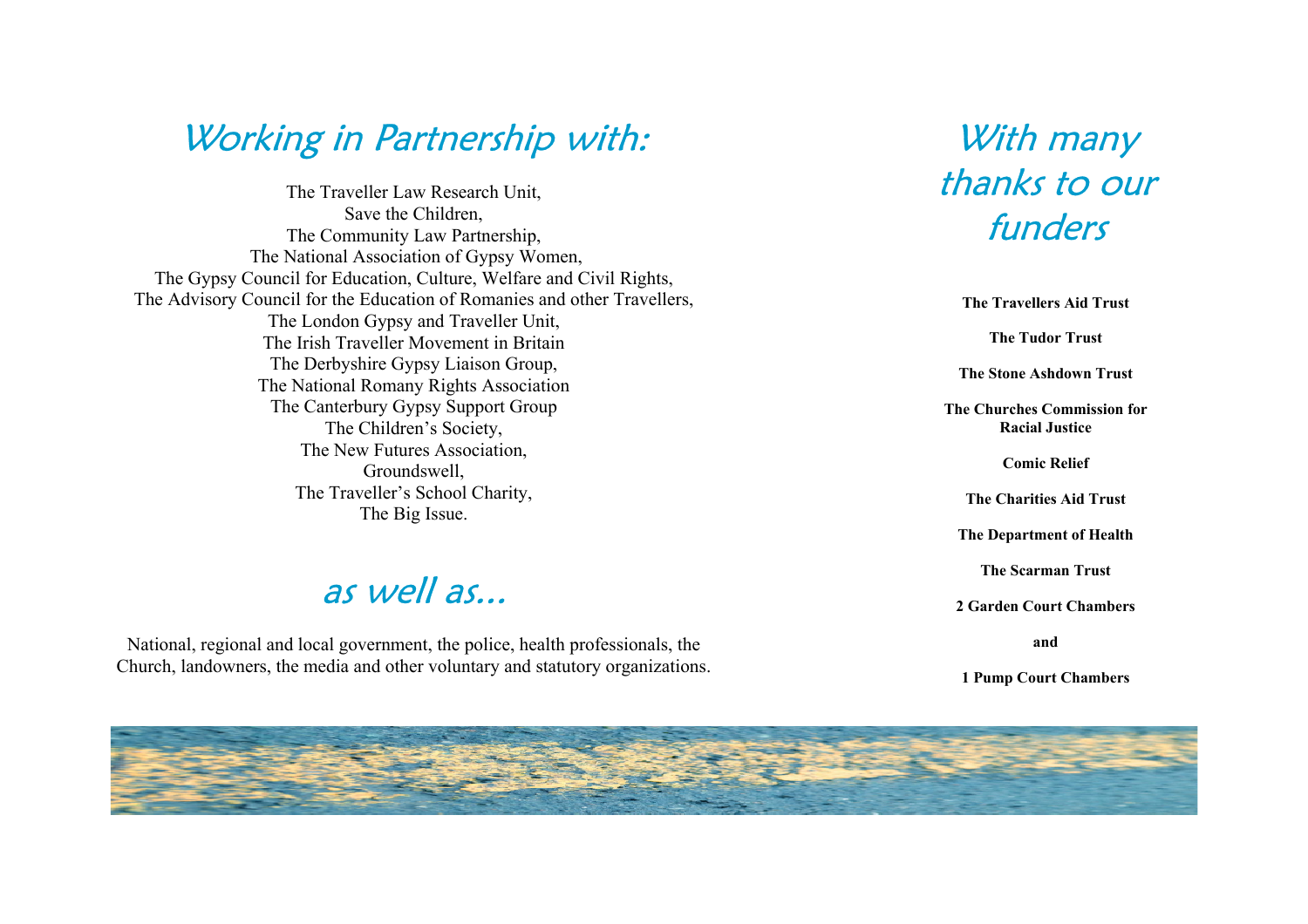### Contact us:



### **Friends, Families and Travellers**

**Community Base, 113 Queens Road Brighton BN1 3XG 01273 234 777** 

**fft@communitybase.org www.gypsy-traveller.org**